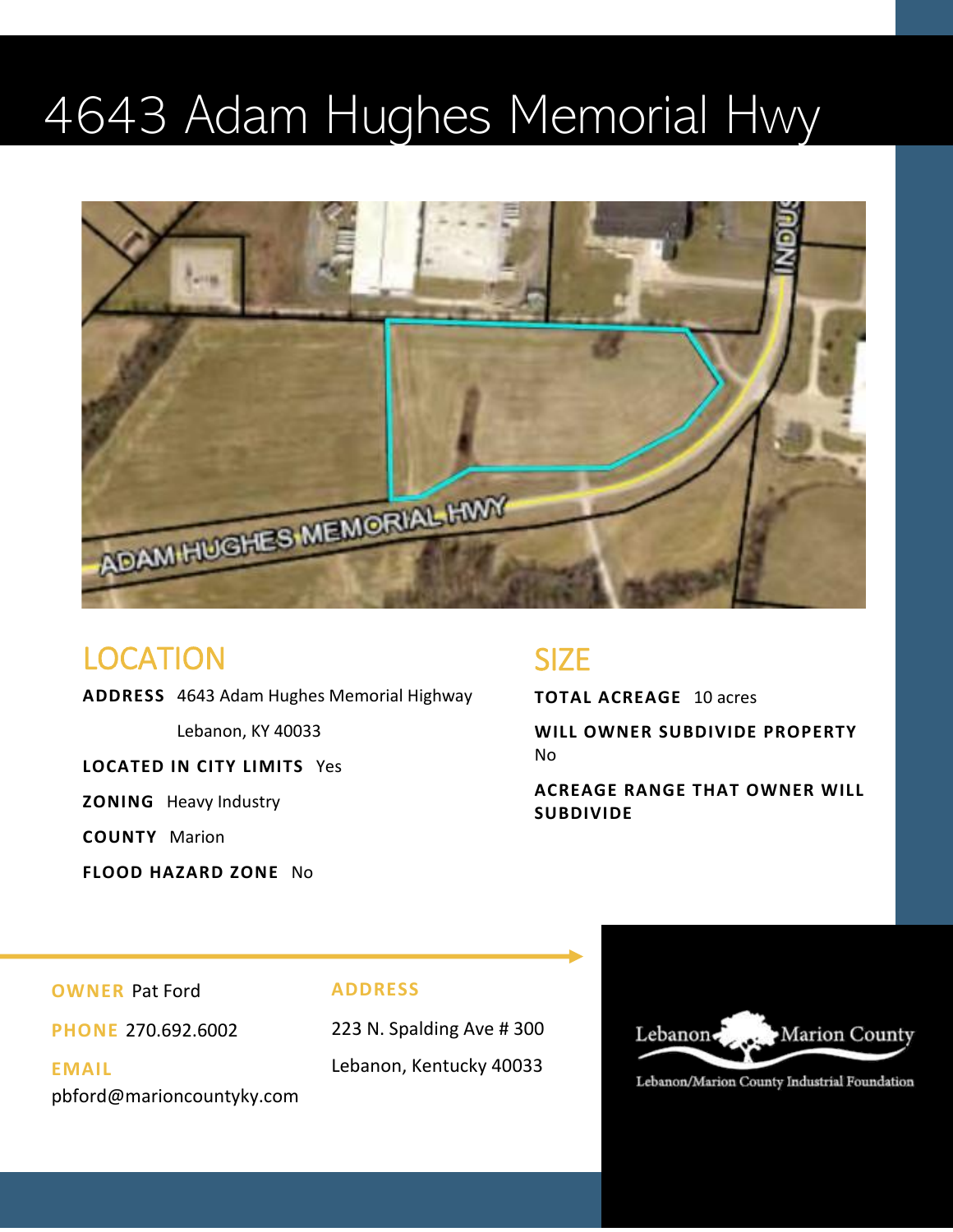# 4643 Adam Hughes Memorial Hwy